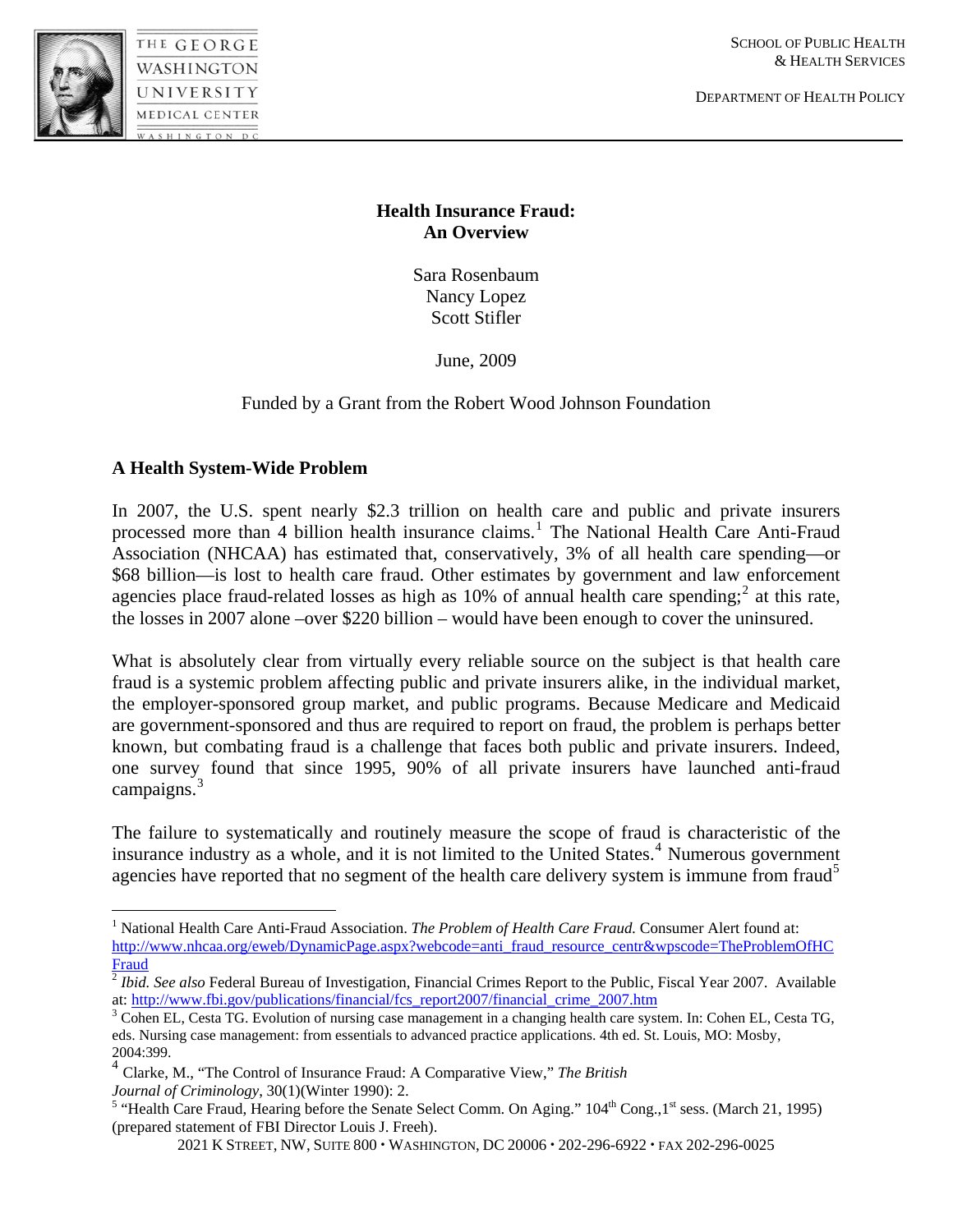and that instance of fraud and abuse can be found involving all segments of the health care industry and in every geographical area of the country.<sup>[6](#page-1-0)</sup>

# **Fraud is Not Improper Payment**

Black's Law Dictionary defines fraud as "a knowing misrepresentation of the truth or concealment of a material fact to induce another to act to his or her detriment." Improper payments or overpayments may not involve fraud at all if a payment simply was made or claimed in error. The law equates fraud with an intent to conceal or deceive or acting in a manner that conveys a reckless disregard for the truth of one's claims.

In the context of health insurance, fraud may manifest itself as deception of a public or private health insurer into paying claims that are not owed, or a reckless disregard for the truthfulness of claims that are submitted. Insurers have also been found to have engaged in fraud against group sponsors and members, by conspiring to overcharge plan members in relation to the benefits that were promised. This type of fraud is essentially an intentional manipulation of the claims payment process for financial gain through bribes, kickbacks, and racketeering.

Fraud is distinct from improper payments under public programs, which can arise from simple errors in documentation, coding, reporting, verification, and other technical matters related to the administration of public programs. Improper payments are reported annually by federal agencies under the Improper Payment Improvement Act of 2002 (IPIA).<sup>[7](#page-1-1)</sup> In recent years, as agencies increasingly have implemented the law, the amount of reported improper payments has risen and efforts have been undertaken to correct the underlying program administration standards and procedures that give rise to improper payments.<sup>[8](#page-1-2)</sup>

### **How Widespread is Health Insurance Fraud and What Forms Does it Take?**

Examples of fraudulent activity consist of fraudulent billing, kickbacks, up-coding services, bundling, and ghost patients. Estimates are that 80% of healthcare fraud is committed by medical providers, 10 percent by consumers, and the balance by others, such as insurers themselves and their employees.  $9$ 

Table 1 presents an illustrative overview of the types of fraudulent conduct that have been pursued in court or reported in the press in recent years. These examples have been drawn from a systematic search of reported actions using legal search engines, as well as a review of legal journal and news articles on health care fraud-related actions. The types of fraud recovery actions described in Table 1 might be pursued privately by health insurers as civil fraud cases, while state Attorneys General or the United States Department of Justice also have wide-ranging powers under state and federal law to pursue health care fraud under numerous legal theories.

 $\overline{a}$ 

<span id="page-1-0"></span><sup>&</sup>lt;sup>6</sup> GAO. *Health Insurance: Vulnerable Payers Lose Billions to Fraud and Abuse 2* (1992).<br><sup>7</sup> PL 107.300 (107<sup>th</sup> Cong. 1<sup>st</sup> sass.)

<span id="page-1-1"></span><sup>&</sup>lt;sup>7</sup> P.L. 107-300 (107<sup>th</sup> Cong., 1<sup>st</sup> sess.)

<span id="page-1-2"></span><sup>&</sup>lt;sup>8</sup> GAO, Improper Payments: Progress Made but Challenges Remain in Estimating and Reducing Improper Payments

<span id="page-1-3"></span><sup>(</sup>GAO-09-628T) (April 22, 2009)<br><sup>9</sup> Coalition Against Insurance Fraud. *Go Figure: fraud data*. Available at: <u>www.insurancefraud.org/stats.htm</u>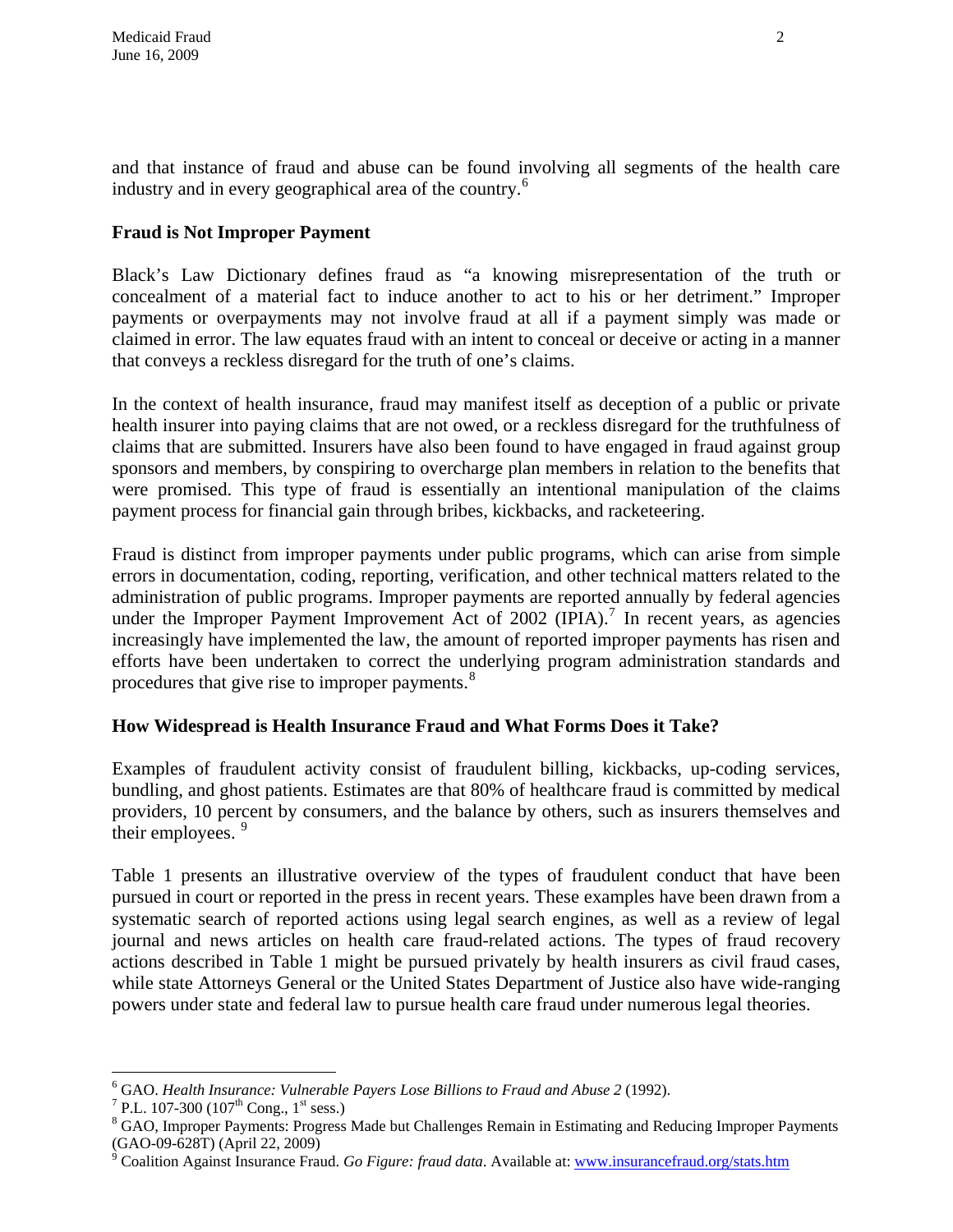These cases suggest that the most common type of fraud involves systematically overcharging insurers for the cost of items and services for which payment is specified either by contract or in law. Thus, for example, many pharmaceutical companies have been pursued by Medicaid programs for failing to adhere to federal prescription drug rebate requirements, with resulting major overcharges to state agencies. (Because the Centers for Medicare and Medicaid Services have not yet reported on cases of either improper payment or fraud under the Medicare Part D program,  $^{10}$  $^{10}$  $^{10}$  it is not possible to know the magnitude of such practices under Medicare). Similarly, hospitals have been charged with systematically upcoding Medicare claims to falsely elevate the cost of care.

Perhaps the most striking examples of fraud are those that involve the private health insurance industry itself. In these cases, the deception can involve either overstating the insurer's costs in paying claims, or systematically and deceptively under-valuing the amount owed by the insurer to a health care provider -- all with the intention of shifting increased responsibility for the cost of care to the plan member and group sponsor, in ways that violate the terms of the contract:

- In one recent New York case reported prominently in the press,  $\frac{11}{11}$  $\frac{11}{11}$  $\frac{11}{11}$  leading private insurers were found to have manipulated the prices they paid for physician services in order to systematically drive down the amount they owed for out-of-network physician care and thereby drive up members' financial exposure for the balance. This intentional manipulation of provider payments resulted in an estimated 10% to 28% increase in members' direct financial exposure for the cost of out-of-network care.
- A major hospital corporation-affiliated private insurer was found to have intentionally misrepresented in its bills to plan members the true price of its own hospitals' care, while secretly negotiating deep discounts with its hospitals. As a result, plan members were actually paying the majority of the hospital bills they incurred rather than the 20% copay they were promised.<sup>[12](#page-2-2)</sup>

### **Vulnerable Populations Are the Most Likely Fraud Victims, Regardless of Whether the Fraud is Public or Private**

Medicare and Medicaid may be susceptible to fraud in part because many investigative reports on victims of consumer swindles suggest that financial fraud is not uniformly distributed across all households; instead, it disproportionately targets the elderly, women, minorities, the less educated, and the poor.<sup>[13](#page-2-3)</sup> In other words, Medicare and Medicaid fraud may reflect the vulnerable nature of the populations that depend on the program rather than any failing on the part of either program. As a result, simply moving away from Medicare and Medicaid coverage and toward a system of private health insurance subsidies would in and of itself do nothing to curb fraud; it simply would privatize the victimizing of the poor and vulnerable.

<sup>1</sup> <sup>10</sup> GAO, Progress Made, supra note

<span id="page-2-1"></span><span id="page-2-0"></span><sup>&</sup>lt;sup>11</sup> *The American Medical Association v. United Healthcare Corporation, et al., 2009 U.S. Dist. LEXIS 45610* (S.D.N.Y May 7, 2009).<br><sup>12</sup> Humana Inc. v. Forsyth, 525 U.S. 299 (1999);119 S. Ct. 710; 142 L. Ed. 2d 753.

<span id="page-2-2"></span>

<span id="page-2-3"></span><sup>&</sup>lt;sup>13</sup> Lee, J., & Soberon-Ferrer, H. (1997). Consumer vulnerability to fraud: influencing factors. Journal of Consumer Affairs, 31(1), 70-89.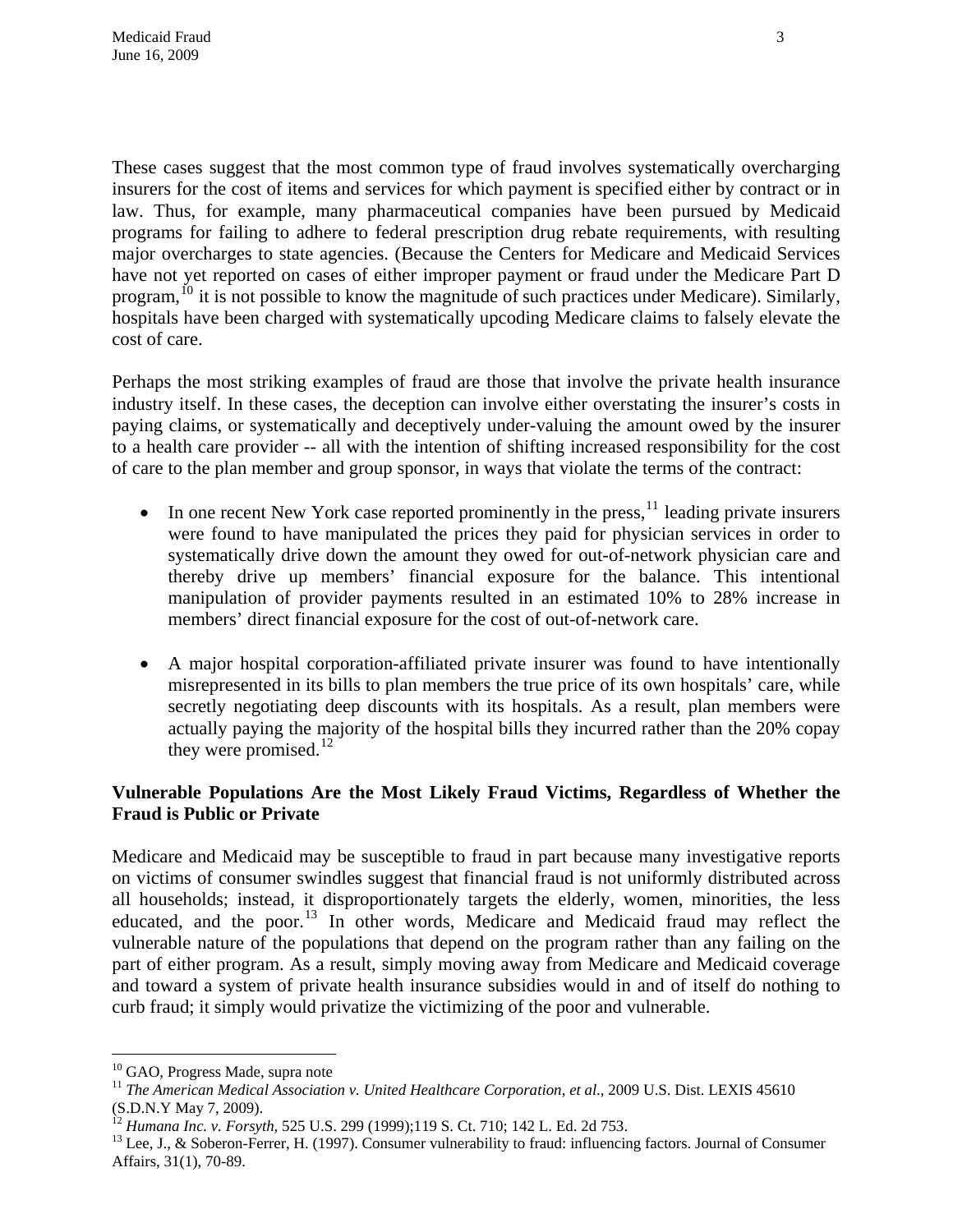## **What Have Medicare and Medicaid Done to Combat Fraud?**

settlements. $15$ Federal law contains extensive provisions to combat fraud in Medicare and Medicaid. Federal laws impose both civil and criminal liability for false claims, bribes and kickbacks, and racketeering. The Health Insurance Portability and Accountability Act of  $1996<sup>14</sup>$  $1996<sup>14</sup>$  $1996<sup>14</sup>$  created the Health Care Fraud and Abuse Control Program (under joint direction of Attorney General and Secretary of Dept. of Health and Human Services), a far-reaching program to combat fraud and abuse in health care, including both private and public health insurance plans. In FY 2007: the federal government won or negotiated approximately \$1.8 billion in judgments and

state false claims laws for use in Medicaid fraud suits, while requiring Medicaid providers to do more to combat fraud. Similarly, the Deficit Reduction Act of  $2005<sup>16</sup>$  $2005<sup>16</sup>$  $2005<sup>16</sup>$  contains provisions aimed at strengthening Medicaid anti-fraud protections. The provisions provide economic incentives to states that enact

Act  $(FERA)^{17}$  $(FERA)^{17}$  $(FERA)^{17}$  expands scope of liability under False Claims Act and gives government enhanced investigative powers. Finally, 2009 legislation amending the Civil False Claims Act (Fraud Enforcement and Recovery

greater public policy attention to fraud grows, these recovery figures can be expected to increase still further. Table 2 shows the past decade of fraud recoveries. As the Table indicates, Medicaid recoveries have steadily increased as the laws have been toughened. As the impact of the 2006 reforms and

### **onclusion C**

system, and sufficiently funding federal and state oversight agencies to assure that cases of fraud are quickly detected and addressed. Fraud – whether committed by health care providers, plan members, or insurers themselves – is an unfortunate but real part of the health care landscape. As the national health reform legislation takes shape, keeping an attentive eye on anti-fraud provisions will be a critical element of reform. Since the victims of fraud are disproportionately likely to be lower income and vulnerable populations, the central issue will be not whether public programs serve as the basis of expanded insurance program but whether anti-fraud safeguards are a firm, fixed feature of final reform legislation. This means considering steps to strengthen the reach and scope of the HIPAA insurance fraud provisions of 1996, including strong protections related to marketing, enrollment, consumer protections, health care access, and claims payment into final legislation, requiring anti-fraud compliance procedures for all insurers participating in a reformed health care

<span id="page-3-0"></span> $\overline{a}$ <sup>14</sup> P.L. 104-191 (104<sup>th</sup> Cong., 2d Sess.)<br><sup>15</sup> Ibid.

<span id="page-3-2"></span><span id="page-3-1"></span><sup>&</sup>lt;sup>16</sup> P.L. 109-171 (109<sup>th</sup> Cong. 2d Sess.)<br><sup>17</sup> Senate Bill 386, 111<sup>th</sup> Congress (May 20, 2009).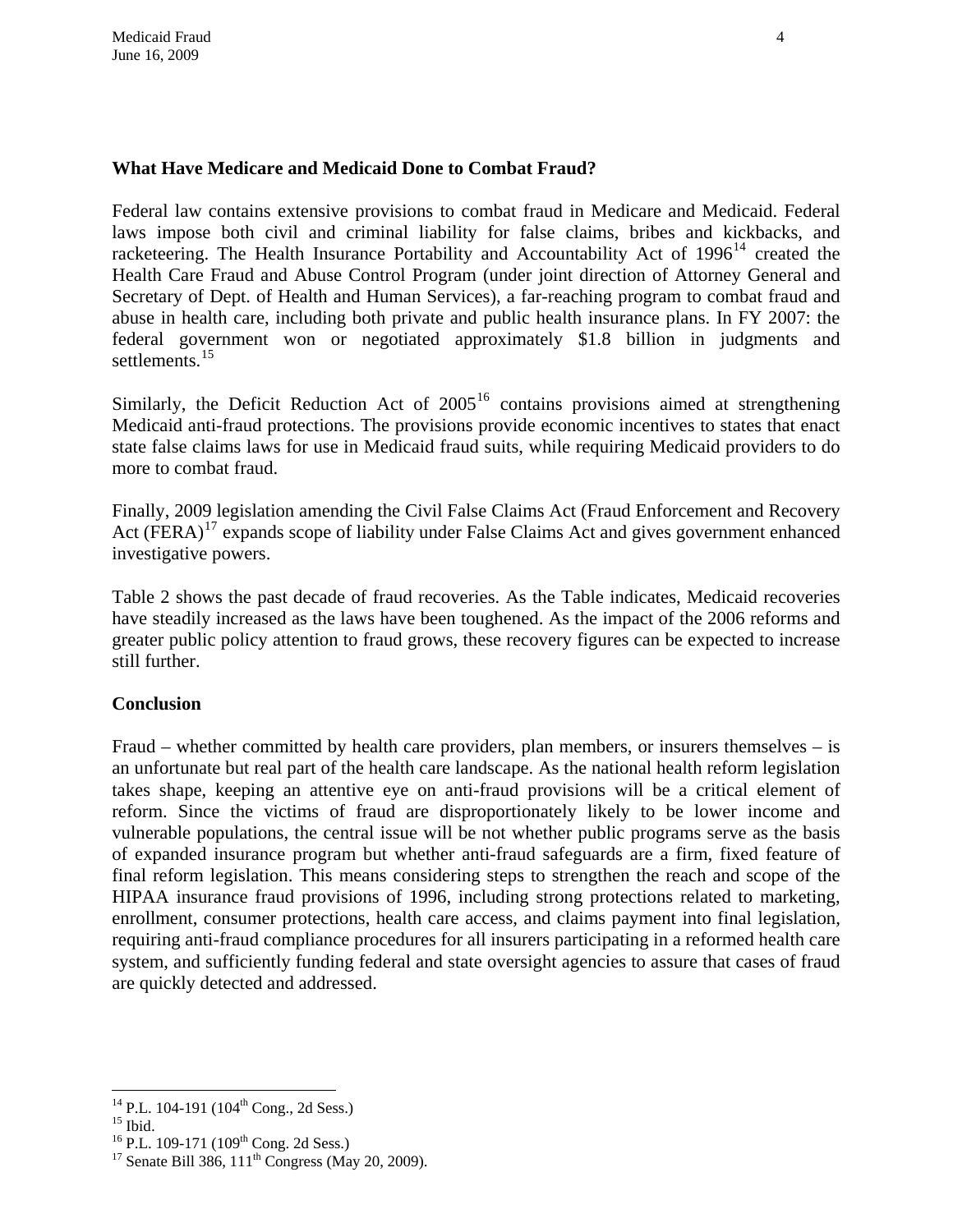#### **Table 1. Health Care Fraud Across the Health Care Industry: Private Health Insurance, Medicare, and Medicaid**

| <b>ACCUSED COMPANY</b>                             | <b>INDUSTRY</b>                                   | <b>TYPE OF FRAUD</b>                                                                                                                                                                                                                                                                      | <b>RECOVERY</b>               |
|----------------------------------------------------|---------------------------------------------------|-------------------------------------------------------------------------------------------------------------------------------------------------------------------------------------------------------------------------------------------------------------------------------------------|-------------------------------|
| UnitedHealth <sup>1</sup>                          | <b>Managed Care</b>                               | Underpaid consumers (10%-<br>28%) by manipulating database<br>it used to pay customers for out-<br>of-network services                                                                                                                                                                    | \$350 million                 |
| McKesson <sup>2</sup>                              | Pharmaceutical                                    | Fraudulently inflated prices of<br>approximately 450 drugs<br>charged to insurers and<br>consumers                                                                                                                                                                                        | $$350$ million <sup>3</sup>   |
| HealthNet <sup>4</sup>                             | <b>Managed Care</b>                               | <b>ERISA</b> and <b>RICO</b> violations by<br>underpaying consumers in<br>several states                                                                                                                                                                                                  | \$215 million                 |
| Cleveland Clinic <sup>5</sup>                      | <b>Integrated Health Care</b><br><b>System</b>    | Medical identity theft; false<br>claims                                                                                                                                                                                                                                                   | <b>Unknown</b>                |
| Tenet <sup>6</sup>                                 | Hospital                                          | False claims, Kickbacks                                                                                                                                                                                                                                                                   | \$900 million                 |
| <b>TAP Pharmaceuticals<sup>7</sup></b>             | Pharmaceutical                                    | False claims, Conspiracy,<br>kickbacks                                                                                                                                                                                                                                                    | \$559.5 million               |
| St. Barnabas Hospitals <sup>8</sup>                | Hospital                                          | <b>False claims</b>                                                                                                                                                                                                                                                                       | \$265 million                 |
| HCA <sup>9</sup>                                   | Hospital                                          | False claims, kickbacks                                                                                                                                                                                                                                                                   | \$631 million                 |
| HealthSouth <sup>10</sup>                          | <b>Rehabilitative Medicine</b><br><b>Services</b> | <b>False claims</b>                                                                                                                                                                                                                                                                       | \$325 million                 |
| Ciena Healthcare<br>Management, Inc. <sup>11</sup> | <b>Nursing Home</b>                               | False claims from inadequate<br>care in nutrition and hydration,<br>the assessment and evaluation of<br>needs, care planning and nursing<br>interventions, medication<br>management, fall prevention,<br>and pressure ulcer care,<br>including the prevention<br>and treatment of wounds. | $$1.25$ million <sup>12</sup> |

#### **Private Health Insurance Medicare Medicaid Medicaid Ave**

<span id="page-4-1"></span>

<span id="page-4-0"></span><sup>&</sup>lt;sup>1</sup> American Medical Association v. United Healthcare Corp., 588 F.Supp.2d 432 (S.D.N.Y. 2008)<br><sup>2</sup> New England Carpenters Health Benefits Fund, et al. v. First DataBank, Inc. and McKesson Corp., 244 F.R.D. 79 (D. Mass. Au  $3$  This settlement is a preliminary court approved settlement entered on March 31, 2009 and the hearing on final approval is scheduled for July 23,

<span id="page-4-3"></span><span id="page-4-2"></span><sup>2009.</sup> Available at: [http://www.bloomberg.com/apps/news?pid=newsarchive&sid=aVpLVzpsq1NI.](http://www.bloomberg.com/apps/news?pid=newsarchive&sid=aVpLVzpsq1NI)<br><sup>4</sup> *Wachtel v. Health Net; McCoy v. Health Net; and Scharfman v. Health Net, 239 F.R.D. 81 (D. N.J. December 6, 2006).*<br><sup>5</sup> Walecia

<span id="page-4-4"></span>

<span id="page-4-6"></span>

<span id="page-4-5"></span><sup>&</sup>lt;sup>6</sup> United States v. Tenet Healthcare Corp., C. A. No. 03-206 (C.D. Cal. Jan. 9, 2003).<br><sup>7</sup> United States ex rel. Durand v. TAP Pharmaceuticals, CA No. 00-12618-GAO (filed May 1996 in the E.D. Pa., later transferred to D. settled Sept. 28, 2001).

<span id="page-4-7"></span><sup>8</sup> *United States ex rel. Monahan v*. *St*. *Barnabas Health Care System, Inc*., C.A. No. 02-5702 (D.N.J. June 15, 2006).

<span id="page-4-9"></span><span id="page-4-8"></span><sup>&</sup>lt;sup>9</sup> United States, ex. rel. Alderson, v. Columbia/HCA Corporation, Case No. 99-3290 (RCL), part of Case No. 01-MS-50 (RCL) (D. D.C. 2003).<br><sup>10</sup> United States ex rel. James Devage v. HealthSouth Corporation, et al., Civ. A *Manning v. HealthSouth Corporation*, (W.D. Tex.); and *United States ex rel. Brupbacher & Associates and Michael C. Freeman v. National Institutional Pharmacy Services, Inc.* (D. N. Mex.) (cases settled Dec. 30 2004).<br><sup>11</sup> U.S. *ex rel. Denise Hubbard v. Ciena Healthcare Management, et al., CV-03-60175 (E.D. Mich.).*<br><sup>12</sup> This case involves fraud against

<span id="page-4-10"></span>

<span id="page-4-11"></span>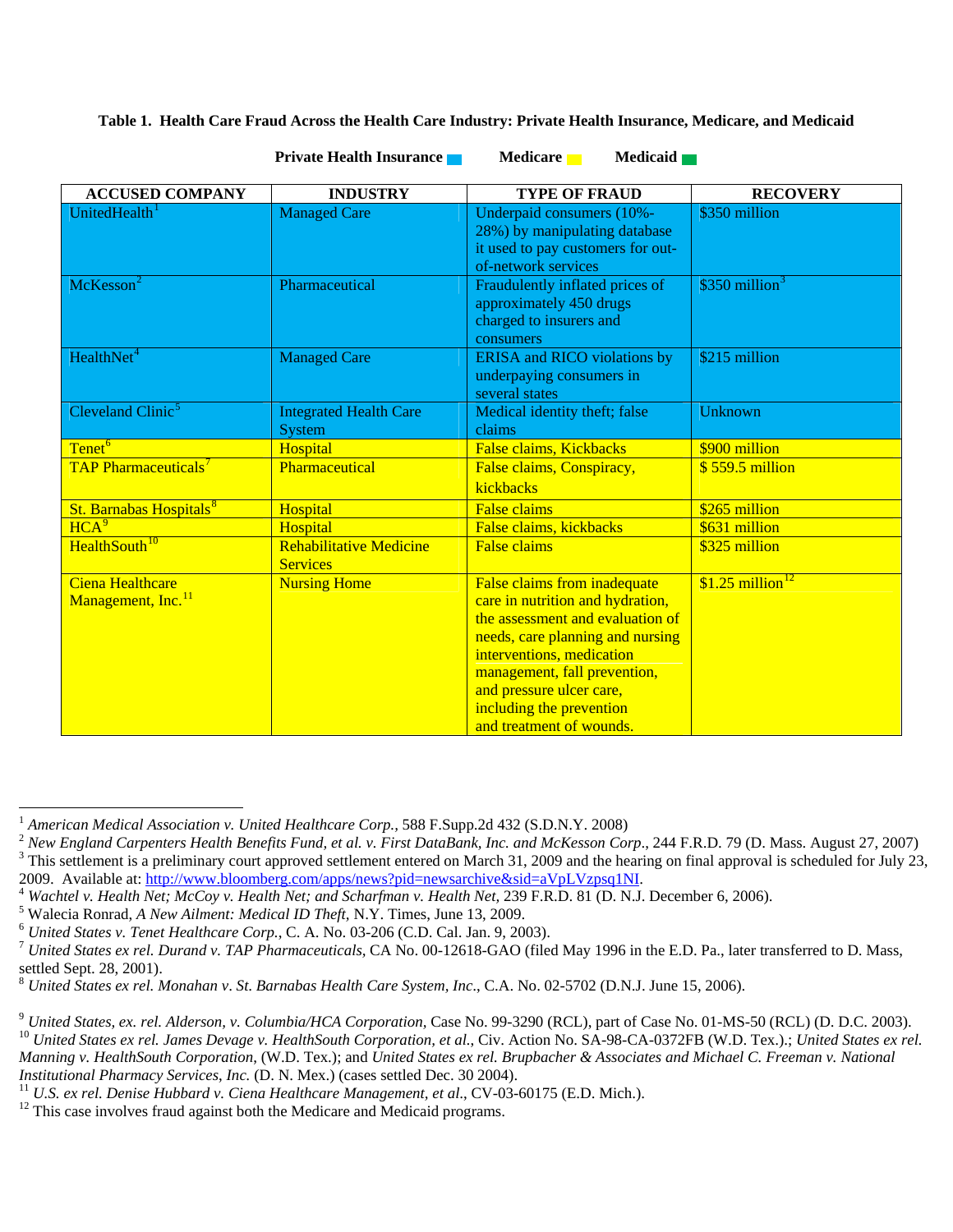| <b>ACCUSED COMPANY</b>                                                                                                                                                                                                                                                                               | <b>INDUSTRY</b>               | <b>TYPE OF FRAUD</b>                                                                                                                                                                                                                                                                    | <b>RECOVERY</b>                                          |
|------------------------------------------------------------------------------------------------------------------------------------------------------------------------------------------------------------------------------------------------------------------------------------------------------|-------------------------------|-----------------------------------------------------------------------------------------------------------------------------------------------------------------------------------------------------------------------------------------------------------------------------------------|----------------------------------------------------------|
| <b>United Health Group and</b><br>other insurers <sup>13</sup>                                                                                                                                                                                                                                       | Insurance                     | Fraud, misrepresentation,<br>deception through use of<br>company-owned Ingenix system<br>to systematically undervalue its<br>payment obligations for<br>physician services in order to<br>shift the cost of out-of-network<br>coverage from the insurer to<br>members and plan sponsors | Approximately \$100 million                              |
| Humana                                                                                                                                                                                                                                                                                               | Insurance                     | Fraud, deception involving<br>concealment of the actual cost of<br>hospital services from plan<br>members                                                                                                                                                                               |                                                          |
| Amerigroup <sup>14</sup>                                                                                                                                                                                                                                                                             | <b>Insurance/Managed Care</b> | False claims involving the<br>treatment of pregnant women<br>and other patients                                                                                                                                                                                                         | \$225 million                                            |
| $Merck$ <sup>15</sup>                                                                                                                                                                                                                                                                                | Pharmaceutical                | False claims,<br>Kickbacks                                                                                                                                                                                                                                                              | \$650 million                                            |
| Serono Group <sup>16</sup><br>AstraZenica Pharmaceuticals <sup>17</sup><br>Wyeth <sup>18</sup>                                                                                                                                                                                                       | Pharmaceutical                | False claims, Kickbacks                                                                                                                                                                                                                                                                 | \$567 million<br>\$160 million<br>Qui tam action pending |
| Bristol-Meyers Squibb <sup>19</sup> , KV<br>Pharmaceuticals, Roxane<br>Laboratories, Abbott<br>Laboratories, Aventis<br>Pharmaceutical, Teva<br>Pharmaceuticals, Schering<br>Plow/Warrick, Forest<br>Laboratories, Baxter<br><b>International</b> , Dey<br>Pharmaceuticals, Bayer<br>Pharmaceuticals | Pharmaceutical                | <b>False Claims</b>                                                                                                                                                                                                                                                                     | $$123.75$ million                                        |
| Omnicare, Inc. <sup>20</sup>                                                                                                                                                                                                                                                                         | Pharmaceutical                | False claims by replacing brand-<br>name with generic drugs or<br>switching dosage strengths                                                                                                                                                                                            | \$49.5 million                                           |

<span id="page-5-0"></span><sup>&</sup>lt;sup>13</sup> The American Medical Association v. United Healthcare Corporation, et al., 2009 U.S. Dist. LEXIS 45610 (S.D.N.Y May 7, 2009).

<span id="page-5-1"></span>

<span id="page-5-2"></span>

<span id="page-5-3"></span>

<span id="page-5-5"></span><span id="page-5-4"></span>

<sup>&</sup>lt;sup>14</sup> United States, ex rel. Tyson, et al. v. Amerigroup Illinois, Inc., et al., 2007 WL 781729 (N.D.Ill. March 13, 2007).<br><sup>15</sup> State of Nevada ex rel. Steinke v. Merck & Company, Inc., 2006 WL 1506901(D. Nev. May 31, 2006 Reporter 18:687 (June 3, 2009).

<span id="page-5-6"></span><sup>&</sup>lt;sup>19</sup> Alabama v Abbott Laboratories, No. CV-05-219 (Ala. Cir., Ct. May 22, 2009), [reported in] BNA Health Law Reporter 18: 685 BNA) (June 3, 2009).

<span id="page-5-7"></span><sup>&</sup>lt;sup>20</sup> United States et al., ex rel. Bernard Lisitza v. Omnicare, Inc., 01 C 7433, and United States et al., ex rel. David Kammerer v. Omnicare, Inc., 04 C 2074 (N.D. Il.).